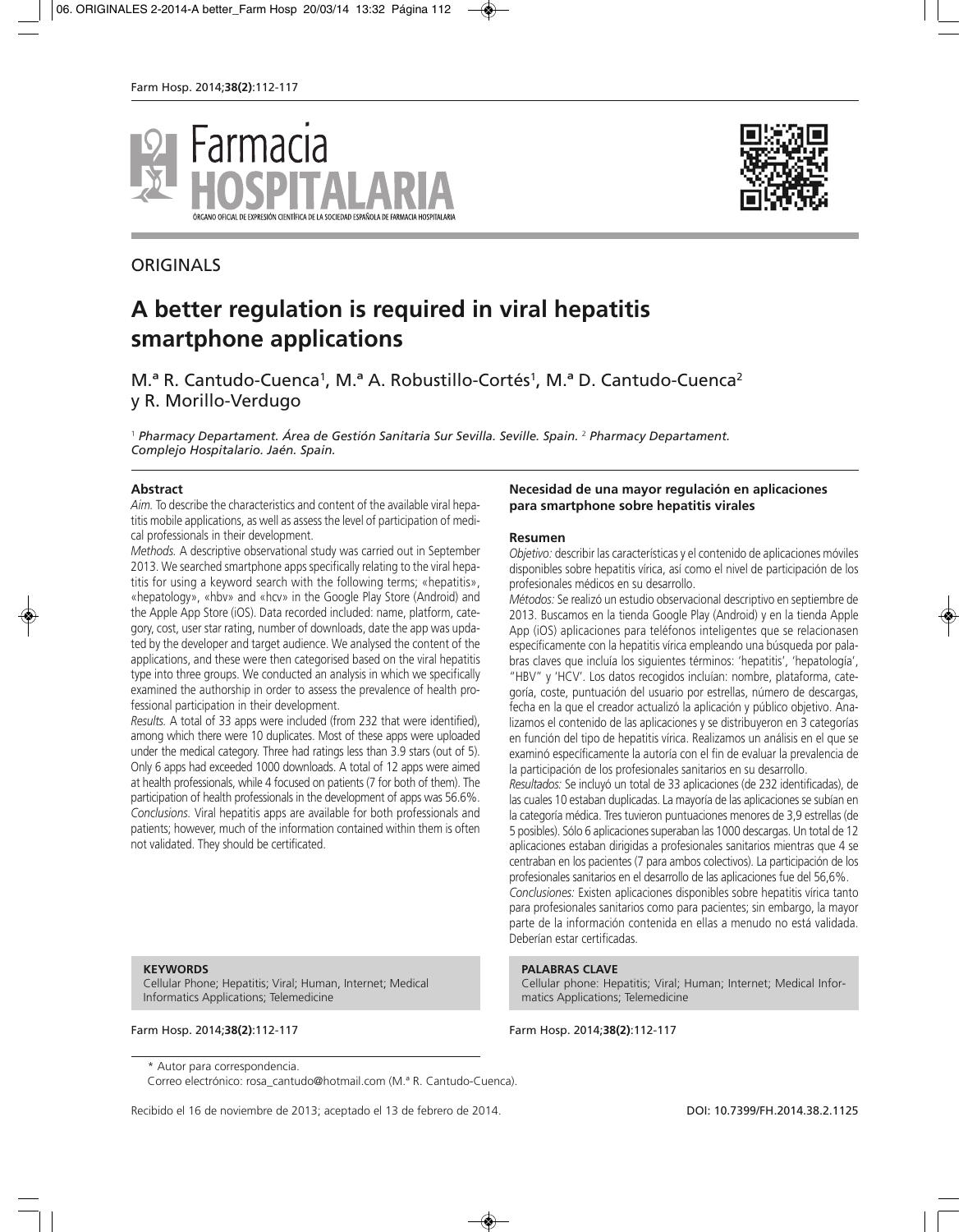### **Introduction**

Advancements in mobile technology, along with the everywhere of the smartphone, have had a profound effect on the practice of medicine. In the last years, the smartphone has been one of the most prosperous inventions, $<sup>1</sup>$  revolutionising and facilitating delivery of care in</sup> medicine.2 Smartphones integrate a system that is able to perform multiple tasks,<sup>3</sup> making their use more allaround than that of a simple mobile telephone.<sup>2</sup> Most smartphones can be connect to other devices<sup>2</sup> and also integrate audio and video, internet access, a touchscreen display and the ability to download and execute applications called «apps» in a pocket device, $3$  creating a cheap and portable tool. Each technology and their combined capabilities can be used in different apps for our health professional lives.<sup>2</sup>

Smartphone is characterised by its operating system (OS), and the currently available devices run one of Windows, Nokia, Blackberry, Apple, and Android. These mobile platforms are the most popular as evidenced by device sales in 2011. The latter two platforms represent the majority of the smartphone market. Google Android ranked as the top smartphone platform with 43.7% market share, whereas Apple strengthened its second position, with 27.3% of the smartphone market.<sup>4</sup> Smartphones are already a popular option of mobile telephone among health professionals. In recent years, smartphone and mobile app use among health care providers has mirrored that of the general population.<sup>5</sup> The percentage of health professionals using smartphones for accessing medical information has risen in few years.<sup>6</sup> As 2011, an estimated 38% of physicians with smartphones used medical related apps on a daily basis.7 The number of mobile health applications has also grown dramatically over the past few years. To date, there are 10000 apps available in the «medical category» of Apple's iTunes App Store and over 3000 on Android Google Play Store.<sup>8,9</sup> Since the platforms facilitate development and distribution of mobile apps by clinicians and other developers, rapid proliferation of the market will probably continue.10

Chronic disease constitutes a fast increasing burden to society. The World Health Organization estimates that 46% of global disease is due to chronic diseases.11 Hepatitis virus infection is a major health problem worldwide. For hepatologists worldwide, there have never been more challenges faced, yet never more tools available to overcome them. Estimated numbers of hepatitis B virus (HBV) and hepatitis C virus (HCV) infected subjects worldwide are staggering (over 370 and 130 million subjects respectively).<sup>12</sup> Around 80% of the world's population live in areas with mobile phone coverage, making mobile technology probably the most viable type of technology to reach the majority of the world's population.13 Mobile technology presents an opportunity for healthworkers to continue to provide the lead in the development of medical technology. Therefore, it can play an important performance in viral hepatitis education. With smartphone use becoming more widespread, the medical community has embraced this technology with a number of apps already available to patients with viral hepatitis infection assisting. Actually, health professionals are prescribing apps to manage health problems.<sup>14,15</sup> Many health interventions with mobile phones have been designed to facilitate test result notification<sup>16</sup> and improve medication adherence.<sup>17</sup> So smartphone apps can increase efficiency within medical practice and provide constantly updated clinical evidence. Nevertheless, recent studies have addressed the lack of evidence and professional medical involvement in their design and development, raising concerns regarding the reliability and accuracy of their medical content, and the consequences for patient safety.18

The current study was designed to describe the characteristics and content of the available viral hepatitis mobile applications, as well as assess the level of participation of medical professionals in their development.

### **Methods**

A descriptive observational study was carried out in September 2013. We searched smartphone apps specifically relating to the viral hepatitis for using a keyword search with the following terms; «hepatitis», «hepatology», «hbv» and «hcv» in the Google Play Store (Android) and the Apple App Store (iOS). App descriptions and available screenshots as provided by site were analysed. All smartphone or tablet apps with viral hepatitis content, targeted at patients or healthcare professionals, were included. A list of all identified apps to download was compiled. Apple apps were downloaded onto an iPhone 4 and an iPad 2 tablet, while Android apps were downloaded onto a Samsung Galaxy II. If an app had a free and a fee-based version, both versions were downloaded. We excluded an app if it did not feature viral hepatitis information or was not available in English.

Data recorded for every app included: name, platform (iOS, Android, or both), category, cost, number of customer downloads (available for Android only), user star rating, the date the app was updated by the developer. These variables were obtained from the official app stores. After download, we tested each eligible app and additional information was also recorded for each app; target audience, type of viral hepatitis, authorship, and health profesional involvement in their design.

The content of each app was analysed by two authors that worked independently of each other. The apps were then categorised based on the viral hepatitis type (B, C or all of them). In addition, they were classified based on the target audience into the following categories: patients or healthcare workers. Overlap in the two categories was allowed if the app catered to patients and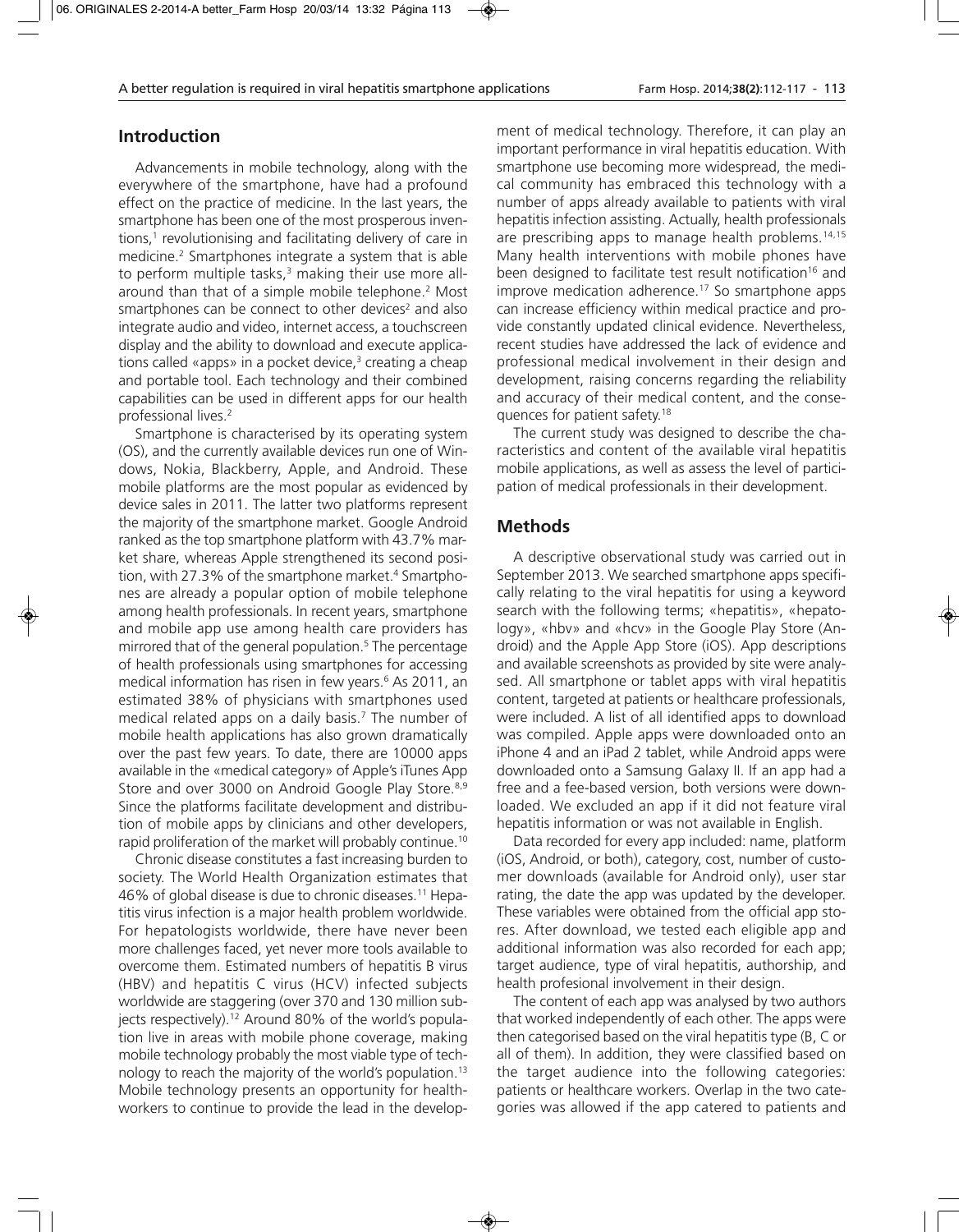healthcare workers. The patients group included apps that contained viral hepatitis information that was considered (by the researchers) to be useful for patients (eg, prevention of disease, selfmonitoring of symptoms, alarm, drug side effects, and so on). The second group included apps with scientific and clinical information that could be considered useful for healthcare professionals (eg, updated guidelines, drug interactions, treatments, news, scientific articles, and so on). We used a standard questionnaire for each app. Each reviewer recorded their responses and these were compared. Any discrepancies were resolved by a third researcher.

An analysis of our selected smartphone apps was conducted in which we specifically examined the authorship in order to gauge the prevalence of health professional involvement in their development and content. We checked if the app indicated who the authors of the content were, and whether the app provided information about their qualifications. The developers of apps were contacted if did not specify this information either in the app or the app store. To evaluate health professional involvement, apps were classified based on the developing agency: (1) healthcare organisations (such as medical associations, hospitals, research associations, public health organizations and medical journals) or (2) nonhealthcare associated (ie, any uploading agency which did not fall in the above category).

Results were tabulated using Excel 2007 (Microsoft, Redmond, Washington, USA). Descriptive statistics were used to summarise the results of the content assessment. We analysed averages and proportions. Inter-rater variability was measured with Cohen's kappa. All statistical analysis was performed using SPSS Statistics V.20.0 for Windows (SPSS Inc.).

### **Results**

We identified a total of 232 apps via the keyword search. After screening the store-provided app descriptions, 45 eligible apps were downloaded for full review. We excluded eight apps that did not include viral hepatitis information and four apps not available in English (three, in Spanish, and one, in French). All analysed apps are summarised in table 1. In all, 16 apps were identified on the Google Play Store (Android) and 17 apps on the Apple App Store (iOS). Of these 33 apps, 10 were duplicated on both sites. We found one tablet-only app («Hepaxpert»); the others iPhone apps could run on the iPad tablet.

The characteristics of the apps are further summarised in table 2. Most (69.6%) of the viral hepatitis apps were uploaded under the medical category, whereas 17.4% were classified under the health and fitness category. The mean cost of apps in the present study was  $\in$  4.96, but after excluding the 14 apps that were free of charge, the average cost for paid apps was  $\in$  11,89 (range:  $\in$  0.69-89.99).

### **Table 1.** *Summary of analysed apps*

- 1 Hepatitis 411
- 2 The HIV and Hepatitis Crug Ressistance and PK Guide
- 3 inPractice® Hepatology
- 4 HEP iChart
- 5 Healthy B
- 6 Hepatitis connect
- 7 Hepatitis 101 Simple'n Easy
- 8 Hepatitis C Guidelines
- 9 Hepatitis HIT
- 10 Hepatology Wiley
- 11 Vibrant Liver Update
- 12 HepBaware
- 13 HCC Risk Calculator
- 14 Prometheus
- 15 The animated pocket dictionary of hepatoogy
- 16 GI HEP
- 17 LiverGuide
- 18 Animated Quick Reference Guide Hepatitis B
- 19 AnswersIn Hepatitis b
- 20 AnswersIn Hepatitis c
- 21 Viral Hepatitis-A Hepatitis Virus Point of Care Reference
- 22 Viral hepatitis in practice
- 23 Hepaxpert

Based on reported number of downloads, the most popular app was «inPractice® Hepatology» that had between 5000-10000 downloads. Of the 23 apps, 12 (52.2%) had customer satisfaction ratings. Of these app reviews, three were from single customers (ie, only 1 review) and only an app had more than 15 reviews. A total of 11 (91.7%) apps with customer satisfaction ratings were free and three (27.3%) without ratings were also free. «inPractice® Hepatology» was the app with the most ratings (17 raters and a mean rating of 4.4 stars out of a possible 5). This app is available free of charge and provides insight and practical recommendations for the care of patients with viral hepatitis. It was developed by USF Health at the University of South Florida.19 There was an average store rating of 4.1 stars, with the highest rated apps being «Prometheus» (5 stars). Prometheus is a web based tool to estimate the likelihood of Hepatitis C Virus cure before initiating therapy in HIV-HCV coinfected patients.20 Only six apps had exceeded 1000 downloads.

Among the list of viral hepatitis apps studied, 11 (47.8%) had been released or updated in the period September 2012 to September 2013, and three had been updated within the last month.

Table 3 describes the content analysis of the apps. Five apps included information exclusively about viral hepatitis B. Based on user ratings and reviews, these apps were considered useful (three apps had a mean rating of 5 stars and the others were unrated). One of them («Healthy B») provides medication and visit reminders and HBV DNA and ALT tracking, as well as, general information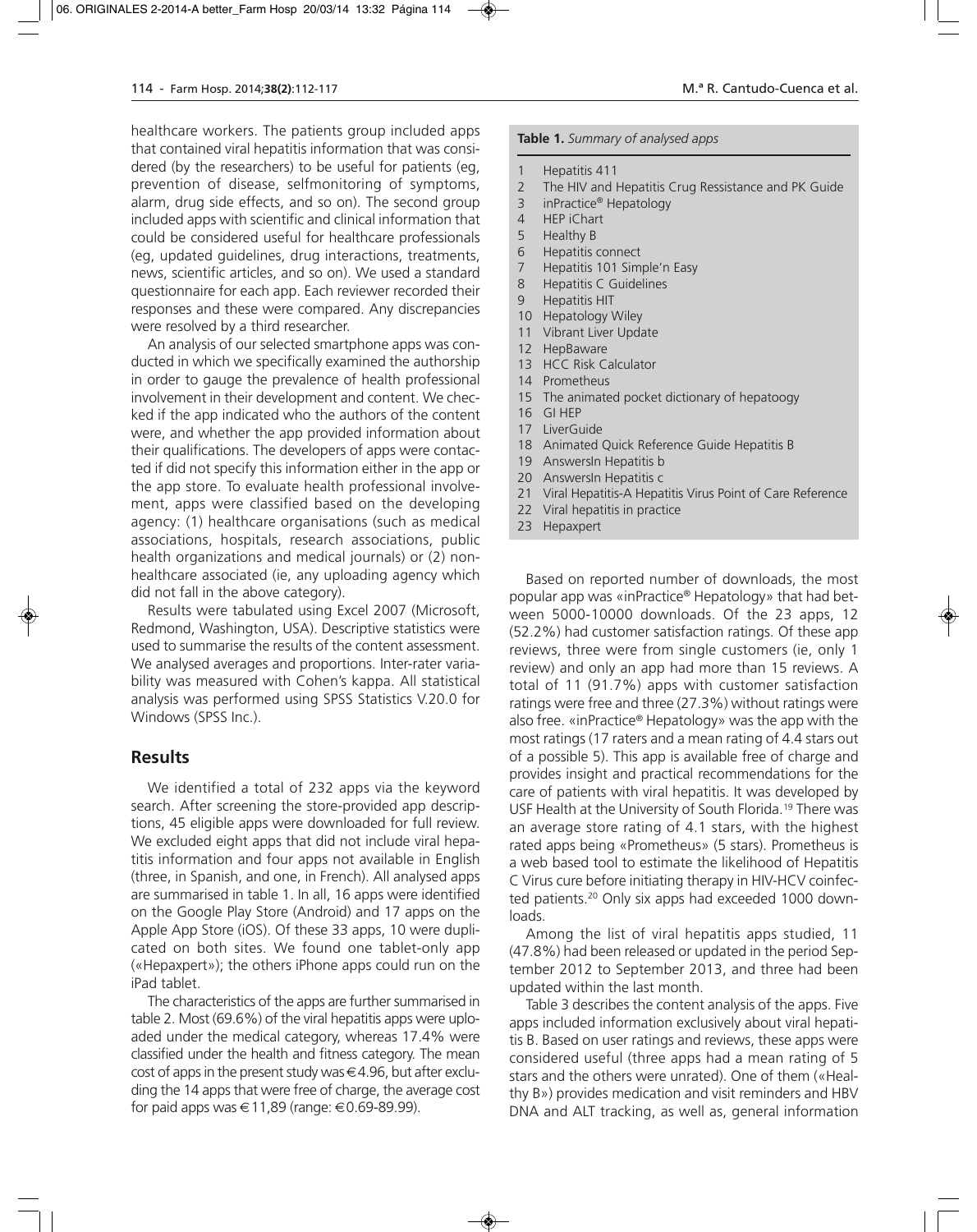**Table 2.** *Characteristics of included apps (n = 23)*

| Characteristics               | Subcategories             | n              | $\%$ |
|-------------------------------|---------------------------|----------------|------|
| Operating system              | iOS                       | 7              | 30.4 |
|                               | Android                   | 6              | 26.1 |
|                               | both                      | 10             | 43.5 |
| App category                  | Medical                   | 16             | 69.6 |
|                               | <b>Health and fitness</b> | $\overline{4}$ | 17.4 |
|                               | Books and references      | 1              | 4.3  |
|                               | Lifestyle                 | 1              | 4.3  |
|                               | Social                    | 1              | 4.3  |
| App price $(\infty)^a$        | Free                      | 14             | 60.9 |
|                               | ≤1.79                     | $\overline{4}$ | 17.4 |
|                               | >1.79                     | 5              | 21.7 |
| Number of app                 | $0 - 100$                 | 5              | 31.3 |
| downloadsb                    | 101-500                   | $\overline{4}$ | 25.0 |
|                               | 501-1000                  | $\mathbf{1}$   | 6.3  |
|                               | 1001-5000                 | 5              | 31.3 |
|                               | 5001-10000                | $\mathbf{1}$   | 6.3  |
| User star rating <sup>#</sup> | Unrated <sup>c</sup>      | 11             | 47.8 |
|                               | 0.0-3.9 stars             | 3              | 13.0 |
|                               | 4.0-5.0 stars             | 9              | 39.1 |
| Number of app                 | $0 - 100$                 | 5              | 31.3 |
| downloads <sup>d</sup>        | 101-500                   | $\overline{4}$ | 25.0 |
|                               | 501-1000                  | 1              | 6.3  |
|                               | 1001-5000                 | 5              | 31.3 |
|                               | 5001-10000                | $\mathbf{1}$   | 6.3  |
| Updated since                 | Yes                       | 11             | 47.8 |
| September 2012                | <b>No</b>                 | 12             | 52.2 |

<sup>a</sup> For free and paid versions of apps, we considered only the paid versions in the summary;  $\frac{b}{b}$  Based on 1-5 scale (1 = low, 5 = high) and the average for duplicates apps because Android and Apple app stores usually received different customer ratings; <sup>c</sup> Apps that have not received any user ratings; d Only available in Google Play Store for Android ( $n = 19$ ).

about viral hepatitis B and their treament. «HepBaware» and «HCC risk calculator» were designed to predict the risk of getting Hepatitis B when travelling abroad and the risk for hepatocellular carcinoma in patients with chronic hepatitis B. Only two hepatitis B apps (out of five) had named health professional s participation. All apps related with hepatitis C had the participation of a named medical professional. The «AnswersIn Medicine Hepatitis C» app contains videos about clinical features, diagnosis and treatment of hepatitis C infection. The «Hepatitis C Guidelines» provides evidence-based treatment guidelines based on the latest American Association for the Study of Liver Diseases (AASLD) guidelines. More than half of the apps (53.3%) belonging to the «all of type of viral hepatitis» category had named health professional s involvement. In all, 17.4% of apps provided news and articles about viral hepatitis. A small number of apps («HEP iChart» and «Viral Hepatitis-A Hepatitis Virus Point

**Table 3.** *Analysis of the viral hepatitis apps*

| Content characteristics Categories | n                                              | $\%$                 |                     |  |
|------------------------------------|------------------------------------------------|----------------------|---------------------|--|
| Type of viral hepatitis            | Hepatitis B<br>Hepatitis C<br>All of them      | 5<br>3<br>15         | 217<br>130<br>65.2  |  |
| Target audience                    | Patients<br><b>Healhworkers</b><br><b>Both</b> | 4<br>12<br>7         | 174<br>52.2<br>30.4 |  |
| Health profesional<br>involvement  | Yes<br><b>No</b>                               | 13<br>1 <sub>0</sub> | 56.5<br>435         |  |

of Care Reference») provided a component to look for drug interactions. «Hepatitis connect» was designed to offer support for patients and family members of patients diagnosed with viral hepatitis infection. Interrater agreement for content areas was 100% (Cohen's  $kappa = 1$ ).

### **Discussion**

The present study documents the variety of viral hepatitis related mobile apps designed for patients and/or health providers. It was considered that the four key words: «hepatitis», «hepatology», «hbv» and «hcv», should source most of the viral hepatitis apps. However, these key word searches yielded a large proportion of apps not relevant to those seeking apps related to viral hepatitis, and they were excluded. To date, the number of these apps apps is limited in relationship to the total number of apps related to the health.<sup>21</sup> The present study shows limited downloads and low numbers of user reviews. Although viral hepatitis-related apps have a relatively small number of reviews in comparison with other health apps, these reviews provide a rough reflection of app use; however, they are likely an underestimation, because app reviews represent only a fraction of the total downloads. In addition, almost half of those apps have not had medical professional participation in their development. It is important that users recognize the potential risks of using mobile apps as resources for valid viral hepatitis information. Recent studies have addressed the lack of evidence and professional health participation in their development, raising concerns regarding the reliability and accuracy of their medical content, and the consequences for patient safety.<sup>22,23</sup>

In spite of the need for qualified health professionals or public organizations to be involved in the regulation of health apps,<sup>24,25</sup> the conclusions of our study have obviously demonstrated that this is usually not the instance. Some studies of mobile apps within other specialties have found a profound lack of academic reference or authorship by medical professionals. Rosser et al.<sup>26</sup> showed almost the same findings in a review of generic con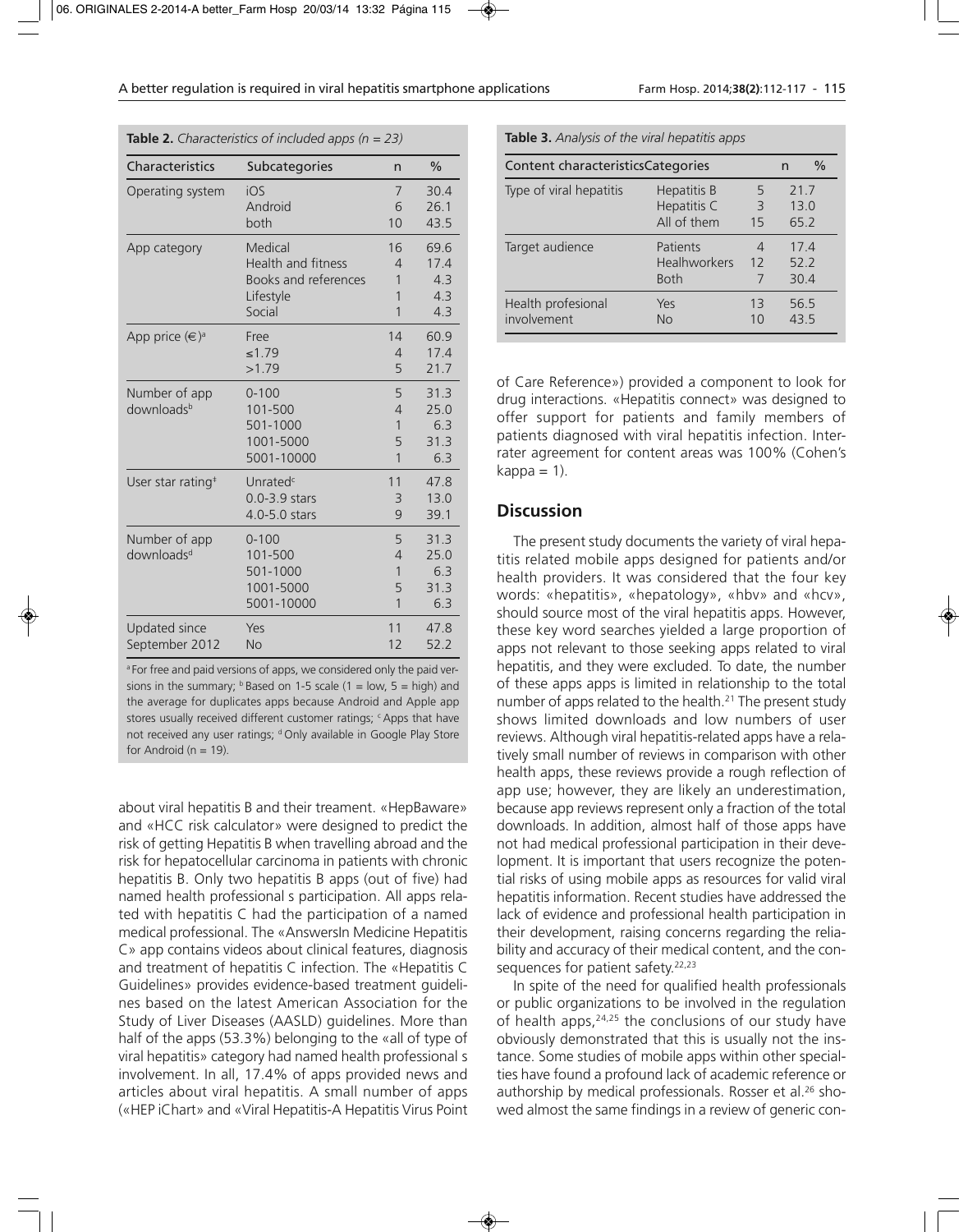dition of pain apps. Eighty-six percent of 111-reviewed pain-management apps were found to have no medical professional involvement. In relationship with cancerrelated apps, there was a lack of these apps with scientifically backed data. $6$  O'Neill et al. $2$  found there was little medical professional involvement in the design of colorectal diseases apps. Visvanathan et al.<sup>27</sup> showed that smartphones and apps possess many potential uses within microbiology, but more robust regulatory process may be required to prevent future harm to patients. In other specialties such as dermatology<sup>28</sup> and  $H/V^{29}$  reports have surfaced. They have shown a shortage of academic reference and low level of health professional participation in app development.<sup>28,29</sup> In an attempt to evaluate apps available to cardiothoracic surgery trainees, Edlin et al<sup>2</sup> have shown that regulation is missing. They advise that apps be used with caution until systems of peer review and regulation are in place.<sup>30</sup>

The limitations of this study relate to the app stores. Apple App Store and the Android Google Play Store account the most of the global app market, but there are other smartphone app stores for Windows Phone, Blackberry and Samsung. The ratings given are subjective and not independent. The number of downloads were only available for six apps (in the Google Play Store). Depending on current popularity, the prices of apps commonly vary. In addition, by the time of publication, some apps will have been added, while others will have been removed, so the number of viral hepatitis apps usually changes.

New mobile apps are developed daily, offering a wide array of tools for health care professionals, as well as for the general public. However, the use of smartphones for health professionals and patients is not without concern. It has been proposed that medical apps should be peerreviewed by clinical experts and that regulatory measures should be increased in order to safeguard quality of care. Regulation and guidance are urgently needed.<sup>24</sup> There is, at present, no way to regulate the content or validity of the information. Instead, smartphone users must independently verify the information provided. Medical professionals must be made aware that some apps contain unreliable, non-peer-reviewed content so that they can choose carefully which apps to use in clinical care. Recently, the American Food and Drug Administration (FDA) published a draft guideline on how to regulate medical apps.30 The FDA plans to actively regulate certain types of apps. This is a positive development. Nevertheless, at the same time, government health authorities should not over-regulate medical apps so as to retain their open nature. The regulation process should be managed primarily by the healthcare community itself. However, it would be beneficial for government health authorities to provide official certification marks guaranteeing the quality of apps so that physicians can make an informed choice as to whether an app has evidencebased reliability.

There are many advantages to viral hepatitis apps as tools to obtain medical information that can be accessed anywhere at any time via a smartphone. These apps are available for both professionals and patients; however, much of the information contained within them is often not validated. Apps should be certificated to allow clinicians to direct patients to appropriate and useful apps.

# **Conflict of interest**

The authors report no financial conflicts of interest related to the subjects discussed in this article.

### **References**

- 1. Boulos MN, Wheeler S, Tavares C, et al. How smartphones are changing the face of mobile and participatory healthcare: an overview, with example from eCAALYX. Biomed Eng Online. 2011; 10:24.
- 2. Edlin JC, Deshpande RP. Caveats of smartphone applications for the cardiothoracic trainee. J Thorac Cardiovasc Surg. 2013;146(6): 1321-6.
- 3. O'Neill S, Brady RR. Colorectal smartphone apps: opportunities and risks. Colorectal Dis. 2012;14:530-4.
- 4. ComScore MobiLens Service. ComScore reports August 2011 U.S. mobile subscriber market share. Available at: www.comscore.com/ Insights/Press\_Releases/2011/10/comScore\_Reports\_August\_2011\_ U.S.\_Mobile\_Subscriber\_Market\_Share. Accessed March 10, 2013.
- 5. Brewer AC, Endly DC, Henley J, et al. Mobile applications in dermatology. JAMA Dermatol. 2013;149(11):1300-4.
- 6. Pandey A, Hasan S, Dubey D, et al. Smartphone Apps as a Source of Cancer Information: Changing Trends in Health Information-Seeking Behavior. J Cancer Educ. 2013;28:138-42.
- 7. CompTIA. Healthcare practices embrace mobile technologies, new CompTIA research reveals. Available at: http://www.comptia.org/ news/pressreleases/11-11-16/Healthcare\_Practices\_Embrace\_Mobile\_Technologies\_New\_CompTIA\_Research\_Reveals.aspx. Acces sed October 1, 2013.
- 8. Apple Press Info. Apple's App Store Downloads Top 15 Billion. Available at: http://www.apple.com/pr/library/2011/07/07Apples-App-Store-Downloads-Top-15-Billion.html. Accessed September 2, 2013.
- 9. AppBrain. Android statistics. Top categories. Available at: http: //www.appbrain.com/stats/android-market-app-categories. Accessed May 9, 2013.
- 10. Buijink AW, Visser BJ, Marshall L. Medical apps for smartphones: lack of evidence undermines quality and safety. Evid Based Med. 2013;18(3):90-2.
- 11. Bengmark S. Curcumin, an atoxic antioxidant and natural NFkappaB, cyclooxygenase-2, lipooxygenase, and inducible nitric oxide synthase inhibitor: a shield against acute and chronic diseases. J Parenter Enteral Nutr. 2006;30:45-51.
- 12. Alter MJ. Epidemiology of viral hepatitis and HIV co-infection. J Hepatol. 2006;44:S6-9.
- 13. Vital Wave Consulting. mHealth for Development: The Opportunity of Mobile Technology for Healthcare in the Developing World. Washington, DC and Berkshire, UK: UN. Foundation-Vodafone Foundation Partnership, 2009. Available at: http://unpan1.un.org/ intradoc/groups/public/documents/unpan/unpan037268.pdf. Accessed May 13, 2013.
- 14. Available at: http://www.dispatch.com/content/stories/science/ 2013/03/31/1-the-doctors-appswill-see-you-now-.html. Accessed July 13, 2013.
- 15. Most patients want their doctors to prescribe apps. Available at: http://mobihealthnews.com/23418/most-patients-want-their-doctors-to-prescribe-apps/. Accessed September 30, 2013.